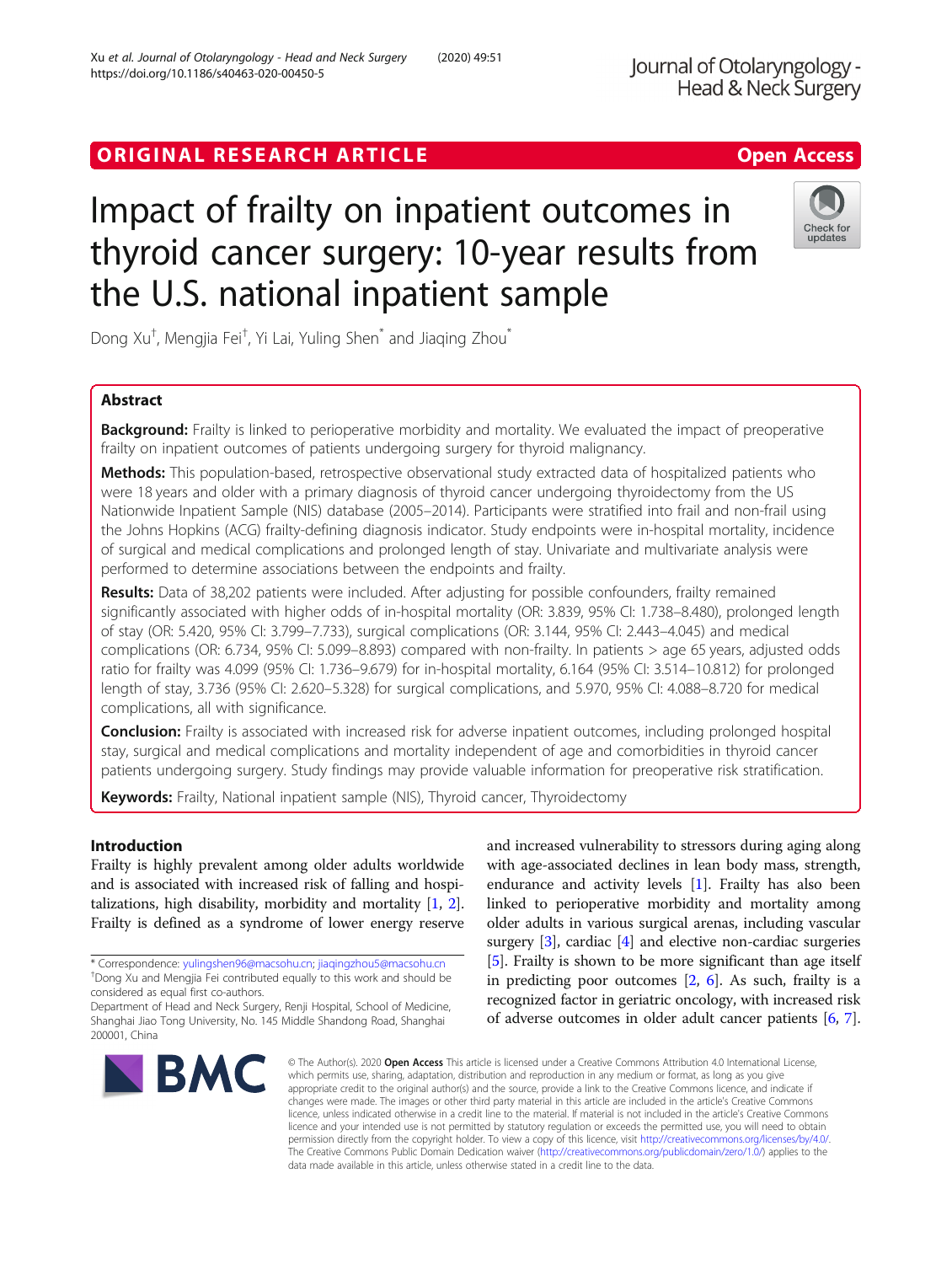More than half of older adult cancer patients were found to have either pre-frailty or frailty, increasing risk of chemotherapy intolerance, postoperative complications and 30-day mortality [[7\]](#page-9-0).

Thyroid cancer is the most common malignancy in endocrine system organs and its incidence is increasing globally. In the United States, the annual percentage change was 2.4% between the 1980s to 1997 and increased to  $6.6\%$  between 1997 and 2009 [\[8](#page-9-0)]. Many researchers attribute this increase to enhanced detection through more sensitive screening and diagnostic procedures [[9](#page-9-0), [10\]](#page-9-0). In fact, the increased incidence in the U.S. is considered to be of epidemic proportions, especially in women, who have higher thyroid cancer rates but lower prevalence at autopsy than men—a trend suggesting that the epidemic is one of higher detection rates than actual disease rates [[10\]](#page-9-0). Although thyroid cancer is more commonly diagnosed at younger ages, and is associated with a good overall prognosis, older adults with thyroid cancer are challenged by a more aggressive disease that can lead to significant morbidity as well as to a significant economic burden on healthcare systems  $[11-13]$  $[11-13]$  $[11-13]$  $[11-13]$ . In particular, older adults undergoing thyroidectomy for thyroid cancer are prone to more complications, greater risk of recurrence and distant metastases and reduced overall and disease-free survival [[11](#page-9-0)].

Prior studies have investigated the effects of frailty on patients undergoing surgery for a broad range of thyroid disease [\[14](#page-9-0)–[16\]](#page-9-0). Frailty was more predictive of postthyroidectomy systemic complications than age in older adults with multimodal goiter [[14](#page-9-0)]. In common ambulatory general surgery operations including thyroid surgeries, frailty was associated with increased perioperative morbidity independent of age [[15\]](#page-9-0). A preoperative risk index based on multidimensional framework also incorporated frailty as a major component and was found acceptable to determine major adverse events after thyroid or parathyroid surgery, whereas not for malignancy specifically [\[16](#page-9-0)].

However, despite the evidence gained from these studies, the impact of frailty on the outcomes of older adults undergoing surgery for thyroid malignancy has yet to be investigated directly. Therefore, the present study aimed to evaluate the impact of preoperative frailty on inpatient outcomes in older adults undergoing surgery for thyroid malignancy.

#### Methods

#### Study design and data source

This population-based, retrospective observational study extracted all data from the US Nationwide Inpatient Sample (NIS) database, which is the largest all-payer, continuous inpatient care database in the United States, including about 8 million hospital stays each year [[17](#page-9-0)]. It is administered by the Healthcare Cost and Utilization Project (HCUP) of the National Institutes of Health (NIH). Patient data include primary and secondary diagnoses, primary and secondary procedures, admission and discharge status, patient demographics, expected payment source, duration of hospital stay, and hospital characteristics (i.e., bed size/location/teaching status/hospital region). All patients are initially considered for inclusion. The NIS database derives patient data from about 1050 hospitals from 44 States in the US, sampled to represent a 20% stratified sample of US community hospitals as defined by the American Hospital Association.

#### Ethics statement

All data were obtained through request to the Online Healthcare Cost and Utilization Project (HCUP) Central Distributor (available at: [https://www.distributor.hcup](https://www.distributor.hcup-us.ahrq.gov/)[us.ahrq.gov/\)](https://www.distributor.hcup-us.ahrq.gov/), which administers the database (certificate # HCUP-4R08J60JV). This study conforms to the datause agreement of the NIS from HCUP. As this study was an analysis of secondary data from the NIS database, patients and the public were not involved directly. The study protocol was submitted to the Institutional Review Board (IRB) of Renji Hospital, School of Medicine, Shanghai Jiao Tong University, which exempted the study from IRB approval. Since all data in the NIS database are de-identified, the requirement for informed consent was also waived.

#### Study population

Adults ≥18 years old admitted to U.S. hospitals between 2005 and 2014 with a primary diagnosis of thyroid cancer undergoing thyroidectomy were identified in the NIS database through the International Classification of Diseases, Ninth Revision (ICD-9) diagnostic codes (code 193) and procedure codes (code 06.2, 06.3, 06.4, 06.5). Participants with no information on mortality status or length of stay were excluded.

The participants were further stratified into frail and non-frail groups, based on the 10 clusters of frailtydefining diagnoses that comprise the Johns Hopkins Adjusted Clinical Groups (ACG)frailty-defining diagnosis indicator, a binary variable, using ICD-9 codes assigned during admission, as described previously [[18,](#page-9-0) [19\]](#page-9-0). Details of relevant codes for frailty are shown in Table [1](#page-2-0).

#### Study variables and outcome measures

Study endpoints were in-hospital mortality, incidence of any surgical complications, any medical complications and prolonged length of stay. Surgical complications included tracheostomy, hoarseness, hemorrhage, hematoma or seroma, cystitis, hypocalcemia, vocal cord paresis or paralysis, wound and technical complications. Medical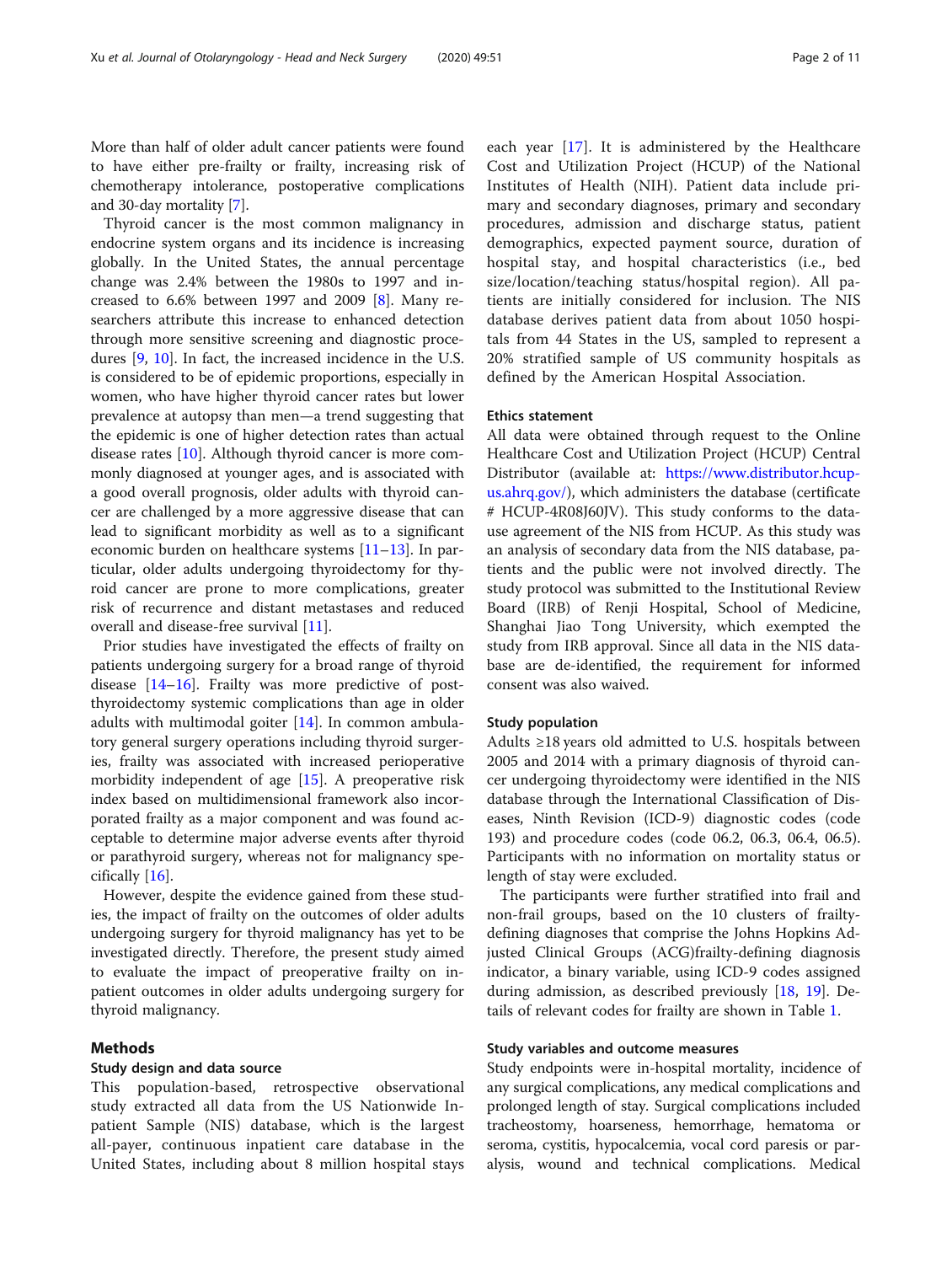| Variable                                                                          | Diagnoses                                                                                           | $ICD-9$                                                                                                                                                                                                                                                                                                                                           |  |  |
|-----------------------------------------------------------------------------------|-----------------------------------------------------------------------------------------------------|---------------------------------------------------------------------------------------------------------------------------------------------------------------------------------------------------------------------------------------------------------------------------------------------------------------------------------------------------|--|--|
| Frailty                                                                           |                                                                                                     |                                                                                                                                                                                                                                                                                                                                                   |  |  |
| Malnutrition<br>Nutritional marasmus<br>Other severe protein-calorie malnutrition |                                                                                                     | 261, 262, 263.8, 263.9, V77.2,                                                                                                                                                                                                                                                                                                                    |  |  |
| Dementia                                                                          | Senile dementia with delusional or depressive<br>features<br>Senile dementia with delirium          | 290.20, 290.21, 290.3                                                                                                                                                                                                                                                                                                                             |  |  |
| Severe vision<br>impairment                                                       | Profound impairment, both eyes<br>Moderate or severe impairment, better eye/lesser<br>eye: profound | 369.0, 369.00, 369.01, 369.03, 369.04, 369.06, 369.07, 369.08,                                                                                                                                                                                                                                                                                    |  |  |
| Decubitus ulcer                                                                   | Decubitus ulcer                                                                                     | 707.0, 707.00, 707.01, 707.02, 707.03, 707.04, 707.05, 707.06,<br>707.07, 707.09, 707.20, 707.21, 707.22, 707.23, 707.24, 707.25                                                                                                                                                                                                                  |  |  |
| Urinary<br>incontinence                                                           | Incontinence without sensory awareness<br>Continuous leakage                                        | 788.34, 788.37                                                                                                                                                                                                                                                                                                                                    |  |  |
| Loss of weight                                                                    | Abnormal loss of weight and underweight<br>Feeding difficulties and mismanagement                   | 783.2, 783.21, 783.22, 783.3                                                                                                                                                                                                                                                                                                                      |  |  |
| Fecal incontinence                                                                | Fecal incontinence                                                                                  | 787.6                                                                                                                                                                                                                                                                                                                                             |  |  |
| Social support<br>needs                                                           | Lack of housing<br>Inadequate housing<br>Inadequate material resources                              | V60.0, V60.1<br>V60.2                                                                                                                                                                                                                                                                                                                             |  |  |
| Difficulty in<br>walking                                                          | Difficulty in walking<br>Abnormality of gait                                                        | 719.7, 781.2                                                                                                                                                                                                                                                                                                                                      |  |  |
| Fall                                                                              | Fall on stairs or steps<br>Fall from wheelchair                                                     | E880, E880.0, E880.1, E880.9, E884.3                                                                                                                                                                                                                                                                                                              |  |  |
| <b>Surgical complications</b>                                                     |                                                                                                     |                                                                                                                                                                                                                                                                                                                                                   |  |  |
| Tracheostomy                                                                      |                                                                                                     | 519.0, 519.00, 519.01, 19.02, 519.09                                                                                                                                                                                                                                                                                                              |  |  |
| Hoarseness                                                                        |                                                                                                     | 784.4, 784.40, 784.41, 84.42, 784.43, 784.44, 784.49, 784.51                                                                                                                                                                                                                                                                                      |  |  |
| Hemorrhage, hematoma, or seroma                                                   |                                                                                                     | 285.1, 998.1, 998.11, 998.12, 998.13                                                                                                                                                                                                                                                                                                              |  |  |
| Cystitis                                                                          |                                                                                                     | 595, 595.0, 595.3, 595.4, 595.8, 595.89, 595.9                                                                                                                                                                                                                                                                                                    |  |  |
| Hypocalcemia                                                                      |                                                                                                     | 275.41, 275.49                                                                                                                                                                                                                                                                                                                                    |  |  |
| Vocal cord paresis or paralysis                                                   |                                                                                                     | 478.3, 478.30, 478.31, 478.32, 478.33, 478.34                                                                                                                                                                                                                                                                                                     |  |  |
| Wound complications                                                               |                                                                                                     | 998.3, 998.30, 998.31, 998.32, 998.33, 998.83                                                                                                                                                                                                                                                                                                     |  |  |
| Technical complications                                                           |                                                                                                     | 998.2, 998.4, 998.5, 998.51, 998.59, 998.6, 998.7, 998.8,<br>998.81, 998.89, 998.9                                                                                                                                                                                                                                                                |  |  |
| <b>Medical complications</b>                                                      |                                                                                                     |                                                                                                                                                                                                                                                                                                                                                   |  |  |
| Shock                                                                             |                                                                                                     | 998.0                                                                                                                                                                                                                                                                                                                                             |  |  |
| Cardiovascular                                                                    |                                                                                                     | 410.0-410.9, 411.1, 411.8, 415.0, 420.0, 420.9, 421.0, 421.1, 421.9,<br>422.0, 422.9, 427.0-427.5, 428.0-428.9, 451.11, 997.00, 997.01,<br>997.02, 997.09, 997.2, 997.79                                                                                                                                                                          |  |  |
| Pulmonary                                                                         |                                                                                                     | 512.1, 518.4, 518.81, 518.82, 518.84, 997.3, 997.31, 97.32, 997.39                                                                                                                                                                                                                                                                                |  |  |
| Acute kidney injury                                                               |                                                                                                     | 584.5-584.9                                                                                                                                                                                                                                                                                                                                       |  |  |
| Pneumonia                                                                         |                                                                                                     | 480,480.0, 480.1, 480.2, 480.3, 480.8, 480.9, 481, 482, 482.0, 482.1,<br>482.3, 482.30, 482.31, 482.32, 482.39, 482.40, 482.41, 482.42, 482.49,<br>482.8, 482.81, 482,82, 482.83, 482.84, 482.89, 482.9, 483, 483.1, 483.8,<br>484, 484.1, 484.3, 484.5, 484.6, 484.7, 484.8, 485, 487.0, V12.61, 507.0,<br>514, 518.4, 518.5, 516, 516.8, 997.31 |  |  |
| Infection / Sepsis                                                                |                                                                                                     | 038.0-038.9, 519.2, 785.52, 995.9, 996.31, 996.62, 996.64, 999.3, 998.5,<br>998.51, 998.59, 599.0, V13.02                                                                                                                                                                                                                                         |  |  |

# <span id="page-2-0"></span>Table 1 ICD-9 codes for defining frailty and complications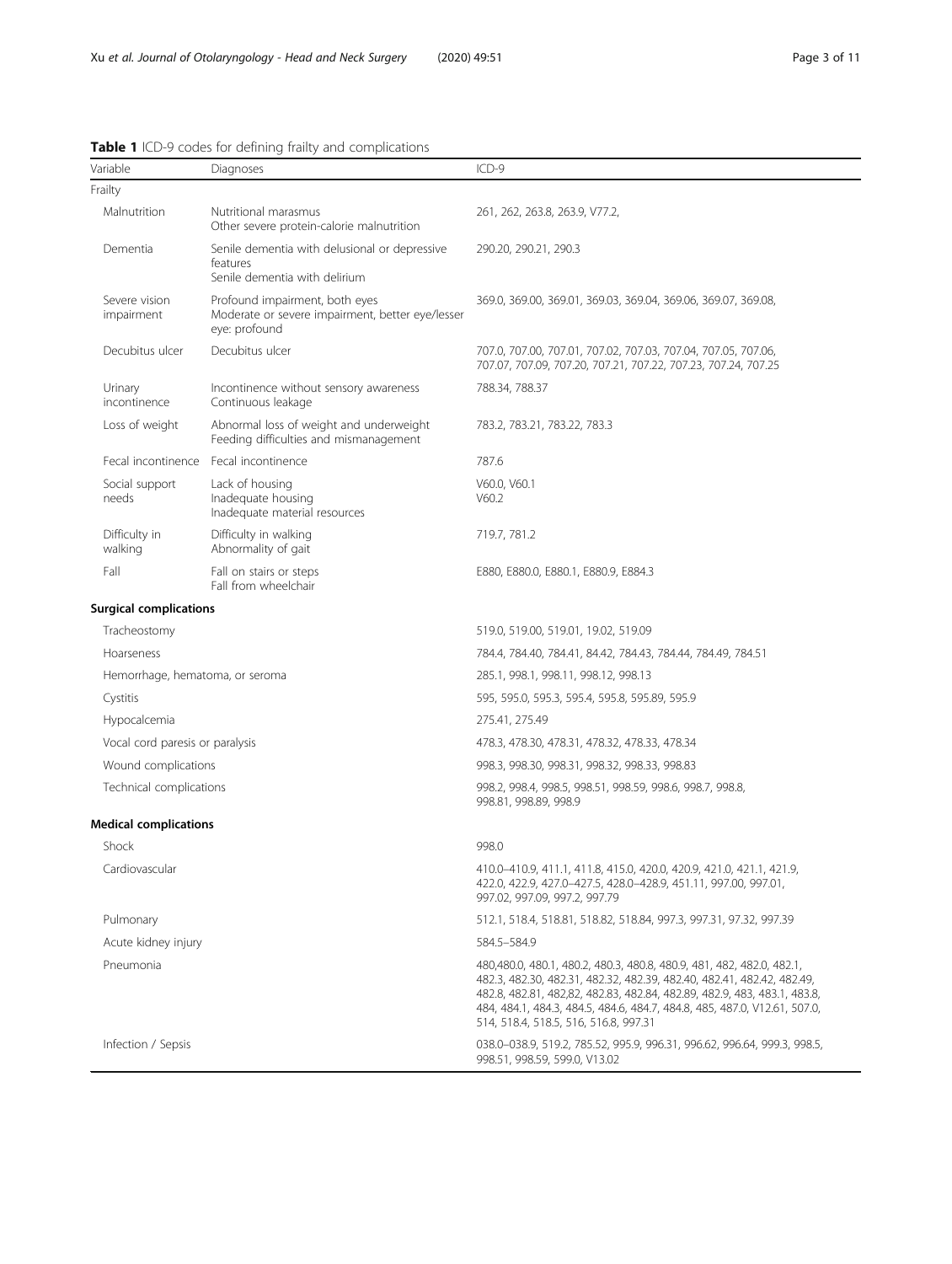complications included shock, cardiovascular, pulmonary, acute kidney injury, pneumonia, infection and sepsis. The details of relevant codes are summarized in Table [1.](#page-2-0) Prolonged length of stay was defined as length of stay ≥75th percentile of the study cohort.

# Covariates

Patients' characteristics included age (grouped into: < 45, 45–64, and ≥ 65 years), gender, race/ethnicity, household income level, insurance status (primary payer), and admission type (elective or emergent). Procedure types were divided into: unilateral / partial thyroidectomy, total (complete) thyroidectomy, and substernal thyroidectomy. Patients requiring cervical lymph node dissection, or with tumor metastasis to the lung or bone, smoking status, obesity or overweight status were also identified through ICD-9 diagnostic or procedure codes. Comorbidities were graded using the Romano adaptation of the Charlson comorbidity index [\[20](#page-10-0), [21\]](#page-10-0), excluding codes for the index cancer diagnosis from the solid tumor category, in accordance with previous study [\[22](#page-10-0)]. Hospital-related characteristics (bed size/location/teaching status/hospital region) and hospital volume of thyroidectomy cases were also extracted from the database as part of the comprehensive data available for all participants.

#### Statistical analysis

All categorical variables are expressed as counts (percentages). Comparisons of proportions between groups for categorical variables were performed using Pearson's chi-square test or Fisher's exact test. Univariate and multivariate analysis were performed to determine the associations between frailty and in-hospital mortality, prolonged length of stay (of survivors), incidence of surgical complications, and incidence of medical complications. Additional stratified analyses were performed according to age group and number of comorbidities. All statistical analyses were performed using SAS statistical software version 9.4 (SAS, Cary, NC, USA). Twosided p-values less than 0.05 were considered statistically significant.

#### Results

Data of 38,202 patients aged 18 years or older who were diagnosed with thyroid cancer and undergoing thyroidectomy were extracted from the NIS database (2005– 2014). Patients' baseline demographic, clinical and hospital-related characteristics are summarized in Table [2.](#page-4-0) The majority of patients were 45–64 years old (42.38%), female (73.54%), White (60.74%), covered by non-Medicare insurance (68.65%), admitted electively (90.05%), and had undergone total thyroidectomy (72.55%). Among the study cohort, 302 (0.79%) patients were determined to be frail, of which 50.99% were  $\geq 65$ years old, 41.39% male and 58.61% female. Significant differences were found between the frailty and nonfrailty groups in age, gender, race, household income, insurance status, admission type, procedure type, whether or not required cervical lymph node dissection, metastasis to the lung, metastasis to the bone, hospital region and hospital volume (all  $P < 0.001$ ) (Table [2](#page-4-0)).

The inpatient outcomes of the patients after thyroidectomy are shown in Table [3.](#page-7-0) Significant differences were found between frailty and non-frailty groups in all four outcomes of interest: in-hospital mortality, prolonged length of stay, any surgical complications and medical complications, with a greater proportion of these outcomes observed in frail patients (all  $P < 0.001$ ) (Table [3\)](#page-7-0).

#### Associations between inpatient outcomes and frailty

The results of univariate and multivariate regression analysis on associations between frailty and inpatient outcomes are summarized in Table [4](#page-7-0). Univariate analysis revealed that frailty was significantly associated with increased odds of in-hospital mortality (OR: 26.993, 95% CI: 13.958–52.203), prolonged length of stay (OR: 9.986, 95% CI: 7.156–13.936), any surgical complications (OR: 5.027, 95% CI: 3.999–6.319) and medical complications (OR: 17.363, 95% CI: 13.790–21.863) as compared to non-frailty. After adjustments for age, gender, race, household income, insurance status, admission type, procedure type, whether or not required cervical LN dissection, metastasis to the lung, metastasis to the bone, smoking status, overweight and obesity status, Charlson Comorbidity Index, hospital characteristics and hospital volume of thyroidectomy cases, frailty remained significantly associated with higher odds of in-hospital mortality (OR: 3.839, 95% CI: 1.738–8.480), prolonged length of stay (OR: 5.420, 95% CI: 3.799–7.733), any surgical complication (OR: 3.144, 95% CI: 2.443–4.045) and medical complication (OR: 6.734, 95% CI: 5.099–8.893) as compared with non-frailty. (Table [4\)](#page-7-0) The details of all variables in the regression analyses are shown in Supplementary Table [1](#page-9-0) and [2.](#page-9-0)

### Associations between outcomes and frailty according to age and number of comorbidities

Stratified analysis between frailty and the outcomes of interest according to age and number of comorbidities are summarized in Table [5.](#page-8-0) Frailty was significantly associated with increased odds of all inpatient outcomes among both older  $(>= 65$  years old) and younger  $(< 65$ years old) subgroups except for in-hospital death. Among the older subgroup, the adjusted odds ratio for frailty was 4.099 (95% CI: 1.736–9.679) for in-hospital mortality, 6.164 (95% CI: 3.514–10.812) for prolonged length of stay, 3.736 (95% CI: 2.620–5.328) for surgical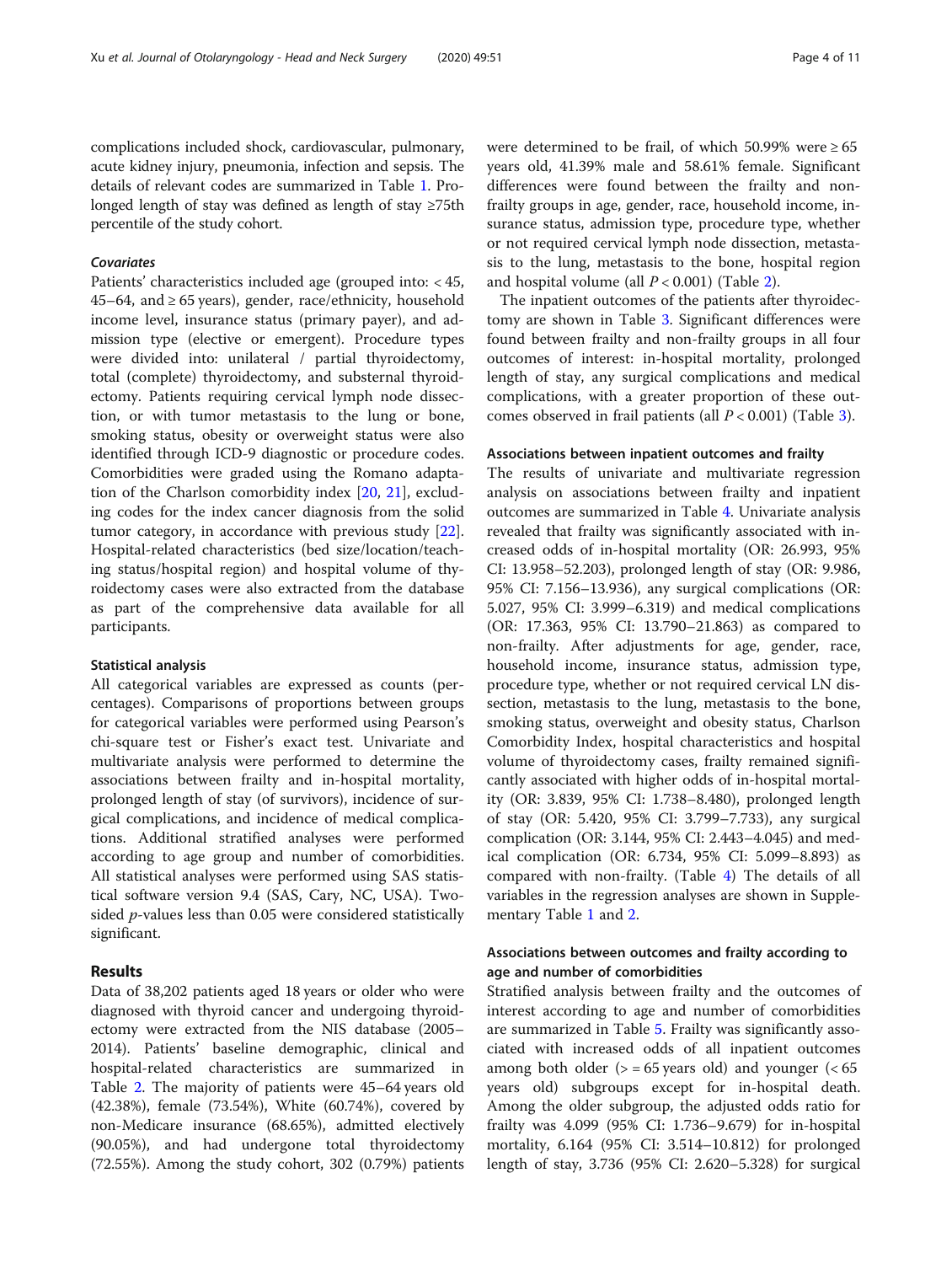# <span id="page-4-0"></span>Table 2 Demographic, clinical and hospital characteristics

|                                  | All patients<br>$(n = 38,202)$ | Non-frailty<br>$(n = 37,900)$ | Frailty<br>$(n = 302)$ | $p$ -value |
|----------------------------------|--------------------------------|-------------------------------|------------------------|------------|
| Age group                        |                                |                               |                        | < 0.0001   |
| < 45                             | 13,448<br>(35.20%)             | 13,400<br>(35.36%)            | 48<br>(15.89%)         |            |
| $45 - 64$                        | 16,189<br>(42.38%)             | 16,089<br>(42.45%)            | 100<br>(33.11%)        |            |
| $65+$                            | 8565<br>(22.42%)               | 8411<br>(22.19%)              | 154<br>$(50.99\%)$     |            |
| Gender                           |                                |                               |                        | < 0.0001   |
| Female                           | 27,898<br>$(73.54\%)$          | 27,721<br>$(73.66\%)$         | 177<br>(58.61%)        |            |
| Male                             | 10,036<br>(26.46%)             | 9911<br>(26.34%)              | 125<br>(41.39%)        |            |
| Missing                          | 268                            |                               |                        |            |
| Race                             |                                |                               |                        | < 0.0001   |
| White                            | 23,203<br>$(60.74\%)$          | 23,023<br>(60.75%)            | 180<br>$(59.60\%)$     |            |
| Black                            | 2261<br>$(5.92\%)$             | 2229<br>(5.88%)               | 32<br>$(10.60\%)$      |            |
| Hispanic                         | 3919<br>(10.26%)               | 3878<br>(10.23%)              | 41<br>(13.58%)         |            |
| Asian/Pacific Islander           | 1920<br>(5.03%)                | 1914<br>(5.05%)               | 6<br>$(1.99\%)$        |            |
| Others                           | 6899<br>$(18.06\%)$            | 6856<br>(18.09%)              | 43<br>$(14.24\%)$      |            |
| Household income                 |                                |                               |                        | < 0.0001   |
| 0-25th percentile                | 6985<br>(18.69%)               | 6897<br>(18.61%)              | 88<br>(29.73%)         |            |
| 26th-50th percentile             | 8268<br>(22.13%)               | 8182<br>(22.07%)              | 86<br>(29.05%)         |            |
| 51th-75th percentile             | 9358<br>$(25.04\%)$            | 9298<br>(25.08%)              | 60<br>(20.27%)         |            |
| 76th-100th percentile            | 12,754<br>(34.13%)             | 12,692<br>$(34.24\%)$         | 62<br>(20.95%)         |            |
| Missing                          | 837                            |                               |                        |            |
| Insurance status/Primary Payer   |                                |                               |                        | < 0.0001   |
| Medicare/Medicaid                | 11,963<br>(31.35%)             | 11,762<br>(31.07%)            | 201<br>(66.56%)        |            |
| Non-Medicare                     | 26,196<br>(68.65%)             | 26,095<br>(68.93%)            | 101<br>$(33.44\%)$     |            |
| Missing                          | 43                             |                               |                        |            |
| <b>Admission type</b>            |                                |                               |                        | < 0.0001   |
| Elective (ref)                   | 34,307<br>$(90.05\%)$          | 34,106<br>$(90.24\%)$         | 201<br>(66.78%)        |            |
| Emergent                         | 3790<br>$(9.95\%)$             | 3690<br>(9.76%)               | 100<br>(32.22%)        |            |
| Procedure type                   |                                |                               |                        | 0.001      |
| Unilateral/partial thyroidectomy | 9270<br>(24.27%)               | 9178<br>(24.22%)              | 92<br>(30.46%)         |            |
| Total (complete) thyroidectomy   | 27,715<br>(72.55%)             | 27,522<br>(72.62%)            | 193<br>$(63.91\%)$     |            |
| Substernal                       | 1217                           | 1200                          | 17                     |            |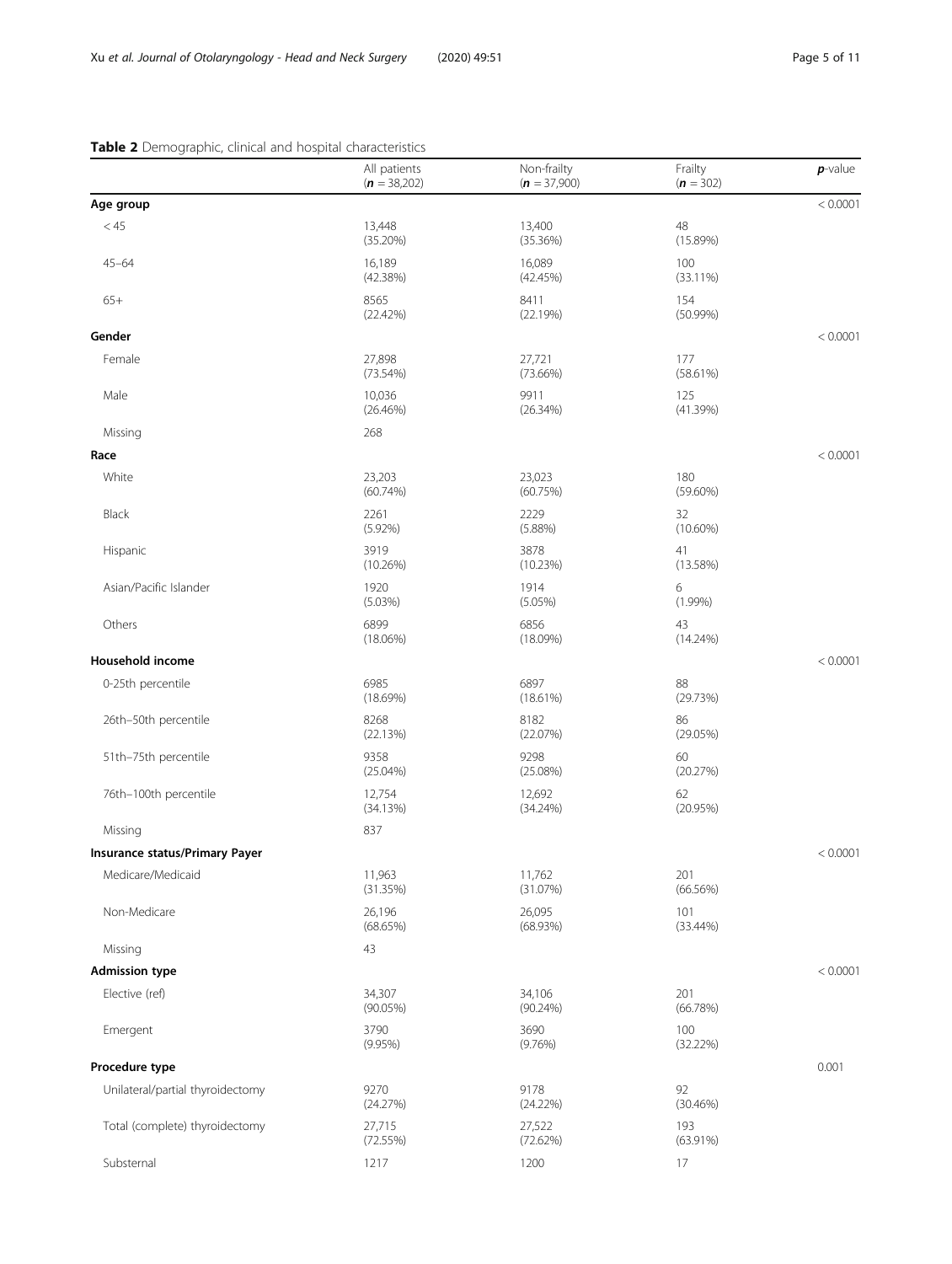# Table 2 Demographic, clinical and hospital characteristics (Continued)

|                                 | All patients<br>$(n = 38,202)$ | Non-frailty<br>$(n = 37,900)$ | Frailty<br>$(n = 302)$ | $p$ -value |
|---------------------------------|--------------------------------|-------------------------------|------------------------|------------|
|                                 | (3.19%)                        | (3.17%)                       | (5.63%)                |            |
| Required cervical LN dissection |                                |                               |                        | < 0.0001   |
| No (ref)                        | 29,102<br>(76.18%)             | 28,918<br>(76.30%)            | 184<br>(60.93%)        |            |
| Yes                             | 9100<br>(23.82%)               | 8982<br>(23.70%)              | 118<br>(39.07%)        |            |
| Metastasis to the lungs         |                                |                               |                        | < 0.0001   |
| No (ref)                        | 37,417<br>(97.95%)             | 37,171<br>(98.08%)            | 246<br>(81.46%)        |            |
| Yes                             | 785<br>$(2.05\%)$              | 729<br>$(1.92\%)$             | 56<br>(18.54%)         |            |
| Metastasis to the bone          |                                |                               |                        | < 0.0001   |
| No (ref)                        | 37,984<br>(99.43%)             | 37,700<br>(99.47%)            | 284<br>$(94.04\%)$     |            |
| Yes                             | 218<br>(0.57%)                 | 200<br>(0.53%)                | 18<br>$(5.96\%)$       |            |
| Smoking                         |                                |                               |                        | 0.133      |
| None (ref)                      | 32,391<br>(84.79%)             | 32,134<br>(84.79%)            | 257<br>(85.10%)        |            |
| Former                          | 3193<br>(8.36%)                | 3175<br>(8.38%)               | 18<br>$(5.96\%)$       |            |
| Current                         | 2618<br>$(8.94\%)$             | 2591<br>$(6.84\%)$            | 27<br>$(8.94\%)$       |            |
| Overweight and obesity          |                                |                               |                        | 0.198      |
| No (ref)                        | 34,484<br>(90.27%)             | 34,218<br>(90.28%)            | 266<br>(88.08%)        |            |
| Yes                             | 3718<br>(9.73%)                | 3682<br>$(9.72\%)$            | 36<br>$(11.92\%)$      |            |
| <b>CCI</b>                      |                                |                               |                        |            |
| $0 - 1$ (ref)                   | 33,916<br>(88.78%)             | 33,722<br>(88.98%)            | 194<br>$(64.24\%)$     |            |
| $\overline{2}$                  | 2927<br>$(7.66\%)$             | 2864<br>(7.56%)               | 63<br>(20.86%)         |            |
| $3+$                            | 1359<br>$(3.56\%)$             | 1314<br>(3.47%)               | 45<br>$(14.90\%)$      |            |
| <b>Hospital characteristics</b> |                                |                               |                        |            |
| Hospital bed size               |                                |                               |                        | 0.348      |
| Small (ref)                     | 4245<br>(11.16%)               | 4220<br>(11.18%)              | 25<br>$(8.50\%)$       |            |
| Medium                          | 7228<br>$(19.00\%)$            | 7170<br>$(19.00\%)$           | 7228<br>$(19.00\%)$    |            |
| Large                           | 26,566<br>$(69.84\%)$          | 26,355<br>(69.82%)            | 211<br>(71.77%)        |            |
| Missing                         | 163                            |                               |                        |            |
| Location/teaching status        |                                |                               |                        | 0.326      |
| Rural                           | 1940<br>$(5.10\%)$             | 1926<br>$(5.10\%)$            | 14<br>(4.76%)          |            |
| Urban nonteaching               | 11,264<br>(29.61%)             | 11,188<br>(29.64%)            | 76<br>(25.85%)         |            |
| Urban teaching                  | 24,835<br>(65.29%)             | 24,631<br>(65.26%)            | 204<br>(69.39%)        |            |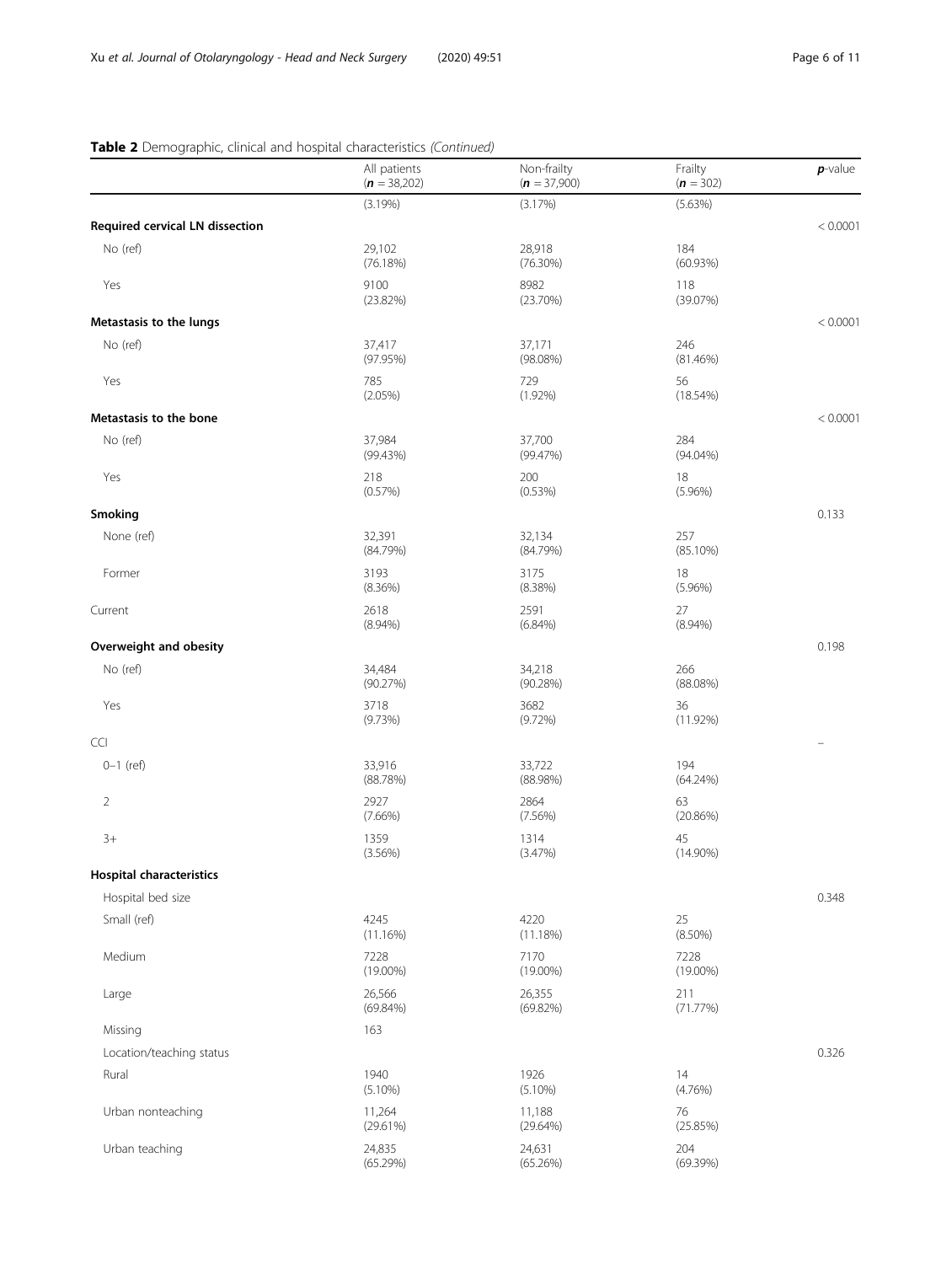|                                  | All patients<br>$(n = 38,202)$ | Non-frailty<br>$(n = 37,900)$ | Frailty<br>$(n = 302)$ | $p$ -value |
|----------------------------------|--------------------------------|-------------------------------|------------------------|------------|
| Missing                          | 163                            |                               |                        |            |
| Hospital region                  |                                |                               |                        | < 0.0001   |
| Northeast (ref)                  | 12,236<br>(32.03%)             | 12,184<br>(32.15%)            | 52<br>(17.22%)         |            |
| Midwest                          | 6444<br>(16.87%)               | 6378<br>(16.83%)              | 66<br>(21.85%)         |            |
| South                            | 9563<br>(23.03%)               | 9456<br>(24.95%)              | 107<br>(35.43%)        |            |
| West                             | 9959<br>(26.07%)               | 9882<br>(26.07%)              | 77<br>$(25.50\%)$      |            |
| Hospital volume (surgeries/year) |                                |                               |                        | < 0.0001   |
| Low $(< 8)$                      | 12,042<br>(31.52%)             | 11,901<br>$(31.40\%)$         | 141<br>(46.69%)        |            |
| Intermediate (8-44)              | 17,107<br>(44.78%)             | 16,983<br>(44.81%)            | 124<br>$(41.06\%)$     |            |
| High $(>44)$                     | 9053<br>(23.70%)               | 9016<br>(23.79%)              | 37<br>(12.25%)         |            |

Table 2 Demographic, clinical and hospital characteristics (Continued)

complications, and 5.970, 95% CI: 4.088–8.720 for medical complications. Among the younger subgroup, the adjusted odds ratios were 4.738 (95% CI: 2.987–7.516) for prolonged length of stay, 2.636 (95% CI: 1.824– 3.807) for surgical complications and 7.735 (95% CI: 5.205–11.495) for medical complications.

For comorbidities, patients were stratified into higher CCI ( $>$  = 3) and lower CCI ( $<$  3) subgroups. In the lower CCI subgroup, frailty was associated with increased odds of in-hospital mortality (aOR: 3.672, 95% CI: 1.357– 9.934), prolonged length of stay (aOR: 5.207, 95% CI: 3.599–7.533), surgical complications (aOR: 3.327, 95% CI: 2.530–4.375) and medical complications (aOR: 7.702, 95% CI: 5.752–10.314). In the higher CCI subgroup, frail patients had significantly higher odds of prolonged length of stay (aOR: 10.952, 95% CI: 2.579–46.507), surgical complications (aOR: 2.859, 95% CI: 1.461–5.593) and medical complications (aOR: 5.297, 95% CI: 2.363– 11.870) as compared to non-frail patients, except for mortality (Table [5\)](#page-8-0).

# **Discussion**

Results of the present study have shown that, after adjusting for all relevant comorbidities and clinical characteristics, hospitalized adult patients with preoperative frailty who underwent surgery for thyroid cancer are at over 3 times risk of in-hospital death and having surgical complications, and at over 5 times risk of having medical complications and prolonged length of stay compared to patients without frailty. The adverse predictive role of on the inpatient outcomes remained significant across subgroups, including younger or older age and number of comorbidities.

The effects of frailty in patients receiving thyroidectomy have been investigated by other authors, reporting surgeries performed for benign thyroid conditions mostly [[14](#page-9-0)–[16](#page-9-0)]. Among patients with multimodal goiter who underwent thyroidectomy, the frailty index provided more reliable risk assessment than age for complications associated with thyroidectomy [\[14](#page-9-0)]. In the present study, frailty was independently associated with increased risk of having medical complications, surgical complications and prolonged length of stay among both older ( $>$  = 65 years old) and younger ( $<$  65 years old) patients. In previous studies focused on head and neck cancer patients, frailty was shown to be a stronger predictor than age for prolonged length of stay, surgical complications or medical complications [[6,](#page-9-0) [19](#page-9-0)]. It was suggested that preoperative frailty assessment can provide useful information about health status and predictive information about outcomes; in cancer patients, in particular, tolerance to chemotherapy and radiotherapy can be predicted independent of age [[6\]](#page-9-0). Nieman et al. [[19\]](#page-9-0) found frailty to be an independent predictor of postoperative morbidity and mortality, length of hospital stays and related costs in patients undergoing surgery for head and neck cancer. In that study, interactions with comorbidities also had a greater impact on complications and length of stay when accompanied by frailty. The findings of these studies and ours together contribute to the expanding literature highlighting the relevance of frailty rather than that of chronological age in preoperative decision making and perioperative patient care.

A previous study documented that rehospitalization among elderly patients in Medicare beneficiaries with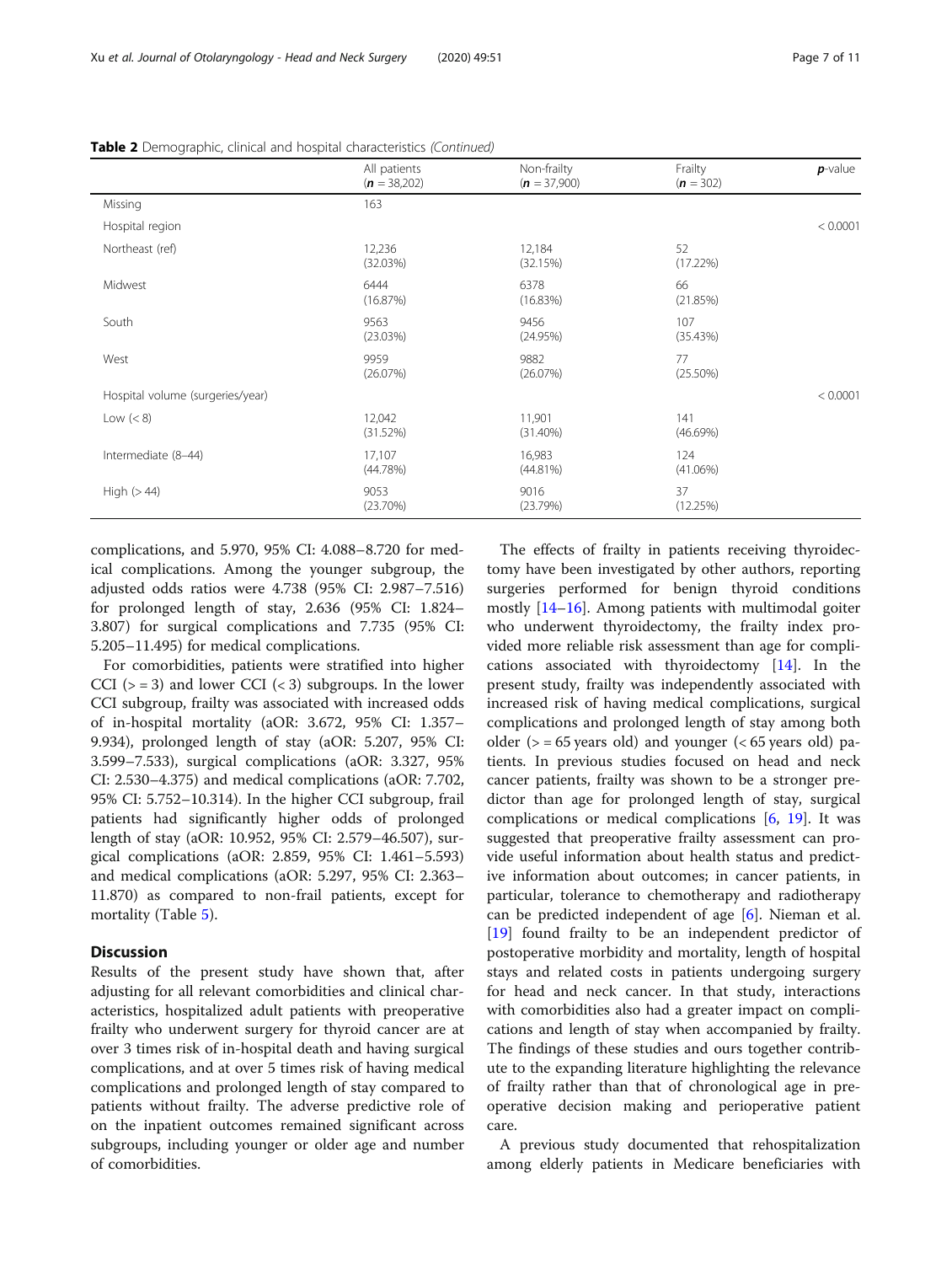#### <span id="page-7-0"></span>Table 3 Postoperative outcomes

|                                              | All patients<br>$(n = 38,202)$ | Non-frailty<br>$(n = 37,900)$ | Frailty<br>$(n = 302)$ | $p$ -value |
|----------------------------------------------|--------------------------------|-------------------------------|------------------------|------------|
| In-hospital death                            |                                |                               |                        | < 0.0001   |
| Alive                                        | 38,138<br>(99.83%)             | 37,847<br>(99.86%)            | 291<br>$(96.36\%)$     |            |
| Dead                                         | 64<br>$(0.17\%)$               | 53<br>$(0.14\%)$              | 11<br>$(3.64\%)$       |            |
| <b>Prolonged LOS</b>                         |                                |                               |                        | < 0.0001   |
| $N$ (<75th percentile) (< 2 days)            | 22,932<br>(60.03%)             | 22,892<br>$(60.40\%)$         | 40<br>(13.25%)         |            |
| $Y$ ( $>$ = 75th percentile) ( $>$ = 2 days) | 15,270<br>(39.97%)             | 15,008<br>$(39.60\%)$         | 262<br>(86.75%)        |            |
| <b>Surgical complications</b>                | 5388<br>$(14.10\%)$            | 5253<br>$(13.86\%)$           | 135<br>$(44.70\%)$     | < 0.0001   |
| Tracheostomy                                 | 38<br>$(0.10\%)$               | 33<br>$(0.09\%)$              | 5<br>$(1.66\%)$        | < 0.0001   |
| Hoarseness                                   | 270<br>$(0.71\%)$              | 260<br>$(0.69\%)$             | 10<br>$(3.31\%)$       | < 0.0001   |
| Hemorrhage, hematoma, or seroma              | 784<br>$(2.05\%)$              | 734<br>$(1.94\%)$             | 50<br>(16.56%)         | < 0.0001   |
| Hypocalcemia                                 | 3587<br>$(9.39\%)$             | 3540<br>$(9.34\%)$            | 47<br>$(15.56\%)$      | 0.0007     |
| Vocal cord paresis or paralysis              | 921<br>$(2.41\%)$              | 866<br>(2.28%)                | 55<br>$(18.21\%)$      | < 0.0001   |
| Wound/ Technical complications               | 453<br>$(1.19\%)$              | 427<br>(1.13%)                | 26<br>$(8.61\%)$       | < 0.0001   |
| <b>Medical complications</b>                 | 2690<br>$(7.04\%)$             | 2523<br>$(6.66\%)$            | 167<br>$(55.30\%)$     | < 0.0001   |
| Cardiovascular                               | 1672<br>$(4.38\%)$             | 1600<br>$(4.22\%)$            | 72<br>$(23.84\%)$      | < 0.0001   |
| Pulmonary                                    | 521<br>$(1.36\%)$              | 450<br>(1.19%)                | 71<br>$(23.51\%)$      | < 0.0001   |
| Acute kidney injury                          | 190<br>$(0.50\%)$              | 155<br>$(0.41\%)$             | 35<br>(11.59%)         | < 0.0001   |
| Pneumonia                                    | 604<br>(1.58%)                 | 515<br>(1.36%)                | 89<br>(29.47%)         | < 0.0001   |
| Infection/Sepsis                             | 397<br>$(1.04\%)$              | 336<br>$(0.89\%)$             | 61<br>$(20.20\%)$      | < 0.0001   |

#### Table 4 Associations between outcomes and frailty

|                                                              | Frailty |                                 |         |                   |
|--------------------------------------------------------------|---------|---------------------------------|---------|-------------------|
|                                                              | OR.     | 95% CI                          | $AOR^a$ | 95% CI            |
| In-hospital death                                            | 26.993  | 13.958-52.203 3.839 1.738-8.480 |         |                   |
| Prolonged LOS                                                | 9.986   | 7.156-13.936                    |         | 5.420 3.799-7.733 |
| Surgical complications 5.027 3.999-6.319                     |         |                                 |         | 3.144 2.443-4.045 |
| Medical complications 17.363 13.790-21.863 6.734 5.099-8.893 |         |                                 |         |                   |

The significance value is shown in bold

<sup>a</sup> Multivariate analysis was adjusted for age, gender, race, household income, insurance status/primary payer, admission type, procedure type, required cervical LN dissection, metastasis to the lungs, metastasis to the bone, smoking, overweight and obesity, CCI and hospital characteristics

thyroid cancer after thyroidectomy is both prevalent and costly, thus further predictors should be studied to enhance preoperative risk stratification, improve discharge planning, and increase outpatient support [[13](#page-9-0)]. The present study did not evaluate readmission because the data were not available in the NIS database, which collects admission data separately for prior or subsequent admissions. While the present study focused only on inpatient outcomes provided by the NIS database, it was not the main focus of the investigation.

Evidence indicates that frailty assessment using riskstratification tools are of particular help in understanding risks associated with individual older adult patients undergoing emergent general surgery as well as to assist with postoperative management and improve geriatric-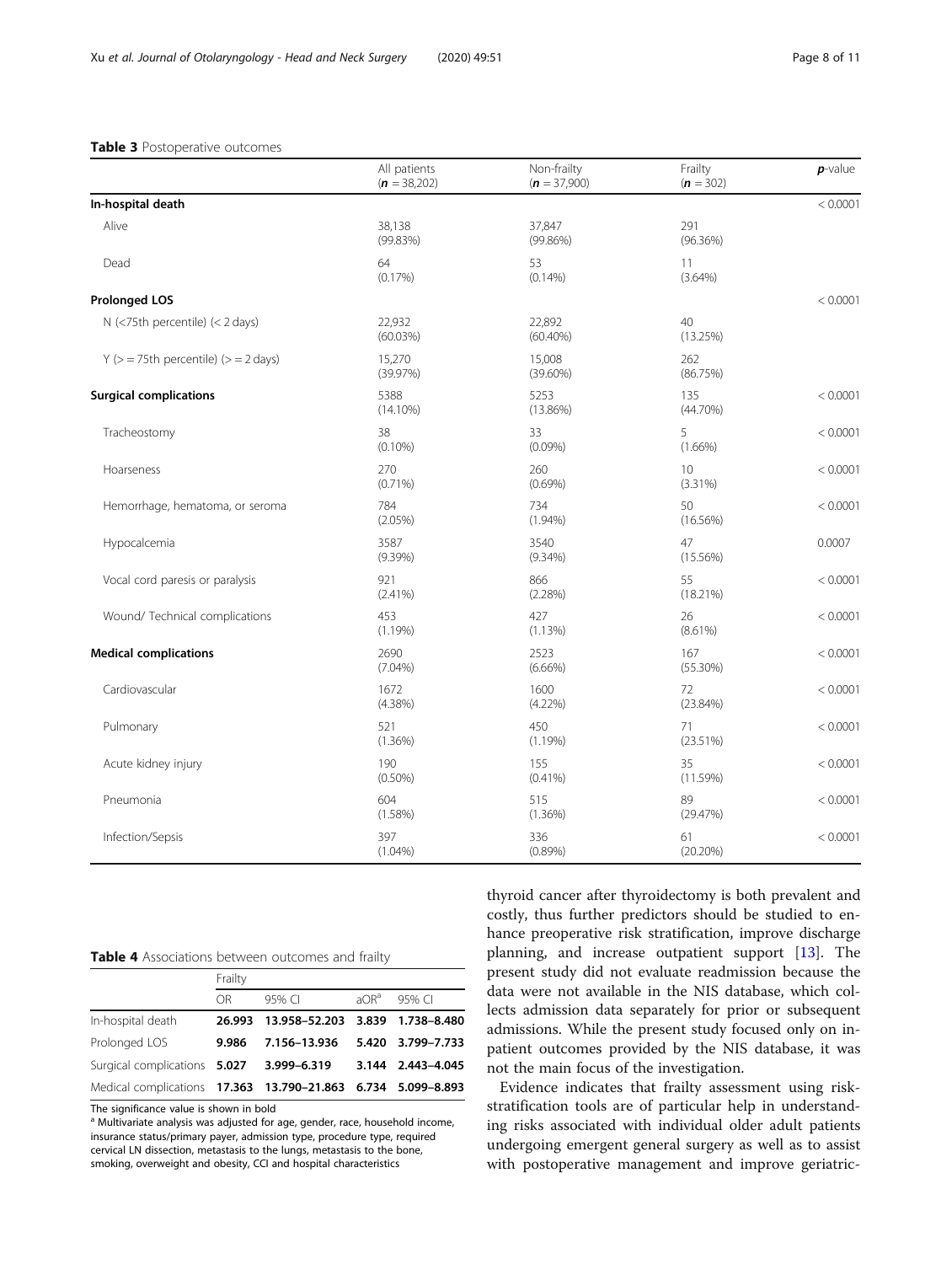|                                        | Frailty   |               |        |                  |  |
|----------------------------------------|-----------|---------------|--------|------------------|--|
|                                        | <b>OR</b> | 95% CI        | aOR    | 95% CI           |  |
| Age < 65 ( $n = 29,637$ ) <sup>a</sup> |           |               |        |                  |  |
| In-hospital death                      | 15.424    | 2.005-118.670 | 3.835  | 0.356-41.250     |  |
| Prolonged LOS                          | 8.340     | 5.384-12.920  | 4.738  | 2.987-7.516      |  |
| Surgical complications                 | 3.650     | 2.604-5.116   | 2.636  | 1.824-3.807      |  |
| Medical complications                  | 19.339    | 13.904-26.898 | 7.735  | 5.205-11.495     |  |
| Age > =65 (n = 8565) <sup>a</sup>      |           |               |        |                  |  |
| In-hospital death                      | 14.534    | 7.130-29.628  | 4.099  | 1.736-9.679      |  |
| Prolonged LOS                          | 10.834    | 6.445-18.213  | 6.164  | 3.514-10.812     |  |
| Surgical complications                 | 5.993     | 4.344-8.268   | 3.736  | 2.620-5.328      |  |
| Medical complications                  | 10.037    | 7.151-14.086  | 5.970  | 4.088-8.720      |  |
| CCI < 3 ( $n = 36,843$ ) <sup>b</sup>  |           |               |        |                  |  |
| In-hospital death                      | 24.970    | 11.097-56.185 | 3.672  | 1.357-9.934      |  |
| Prolonged LOS                          | 9.041     | 6.403-12.767  | 5.207  | 3.599-7.533      |  |
| Surgical complications                 | 5.281     | 4.124-6.763   | 3.327  | 2.530-4.375      |  |
| Medical complications                  | 18.023    | 14.055-23.111 | 7.702  | 5.752-10.314     |  |
| $ CC $ > =3 (n = 1359) <sup>b</sup>    |           |               |        |                  |  |
| In-hospital death                      | 10.585    | 3.274-34.226  | 4.106  | $0.781 - 21.593$ |  |
| Prolonged LOS                          | 15.300    | 3.696-63.339  | 10.952 | 2.579-46.507     |  |
| Surgical complications                 | 2.837     | 1.538-5.233   | 2.859  | 1.461-5.593      |  |
| Medical complications                  | 5.587     | 2.805-11.130  | 5.297  | 2.363-11.870     |  |

<span id="page-8-0"></span>Table 5 Analysis of associations between outcomes and frailty stratified by age and CCI

The significance value is shown in bold<br>CCI Charlson Comorbidity Index

<sup>a</sup> Multivariate analysis was adjusted for gender, race, household income, insurance status/primary payer, admission type, procedure type, required cervical LN dissection, metastasis to the lung, metastasis to the bong, smoking, overweight and obesity, CCI and hospital characteristics

<sup>b</sup> Multivariate analysis was adjusted for age, gender, race, household income, insurance status/primary payer, admission type, procedure type, required cervical LN dissection, metastasis to the lungs, metastasis to the bone, smoking, overweight and obesity and hospital characteristics

centered outcomes [\[23\]](#page-10-0). Preoperative risk indices for frailty are being used more and more in patient undergoing thyroid and parathyroid surgery to predict major adverse events, including death with 30 days of surgery [[16\]](#page-9-0). The present study defined frail and non-frail groups based on 10 clusters of frailty-defining diagnoses that comprise the Johns Hopkins Adjusted Clinical Groups (ACG) frailty-defining diagnosis indicator, a binary variable that uses ICD-9 codes assigned during admission [[18,](#page-9-0) [19\]](#page-9-0). Among multiple measures of frailty in common use, the Johns Hopkins ACG frailty-defining diagnoses indicator was developed and validated recently to be used specifically with health administrative data, and is not intended to distinguish between degrees of frailty. Briefly, alternatives include the frailty phenotype reported by Fried et al. [[1\]](#page-9-0), which is based on five criteria: unintentional weight loss, exhaustion, decreased grip strength, decreased walking speed and low physical activity. The Rockwood index calculates subjective deficits that provide useful predictive information about frailty [\[24](#page-10-0)]. The ACG indicator used in the present study has been increasingly applied in studies based on

administrative databases, but this new tool is not yet as widely used as other established indices.

#### Strengths and limitations

The main strength of the present study and its findings is the use of the NIS database, a large and comprehensive database that closely represents the population of the United States and allows results to be generalized to a national population. The first analysis focused on the effects of frailty on the postoperative outcomes of older adults undergoing surgery for thyroid malignancy. Important confounding variables such as patients' comorbidities and hospital characteristics, including hospital volume, were considered and adjusted in the analyses.

Nevertheless, this study has a few limitations that may interfere with the analysis and interpretation of result. The ICD-9 coding system was used to identify comorbidities in the included patients. Although comorbidities were graded based on the Charlson Index, the severity of individual comorbidities were unknown, which has the possibility of skewing results. Also, Johns Hopkins ACG frailty-defining index relies on ICD-9 codes. Frailty may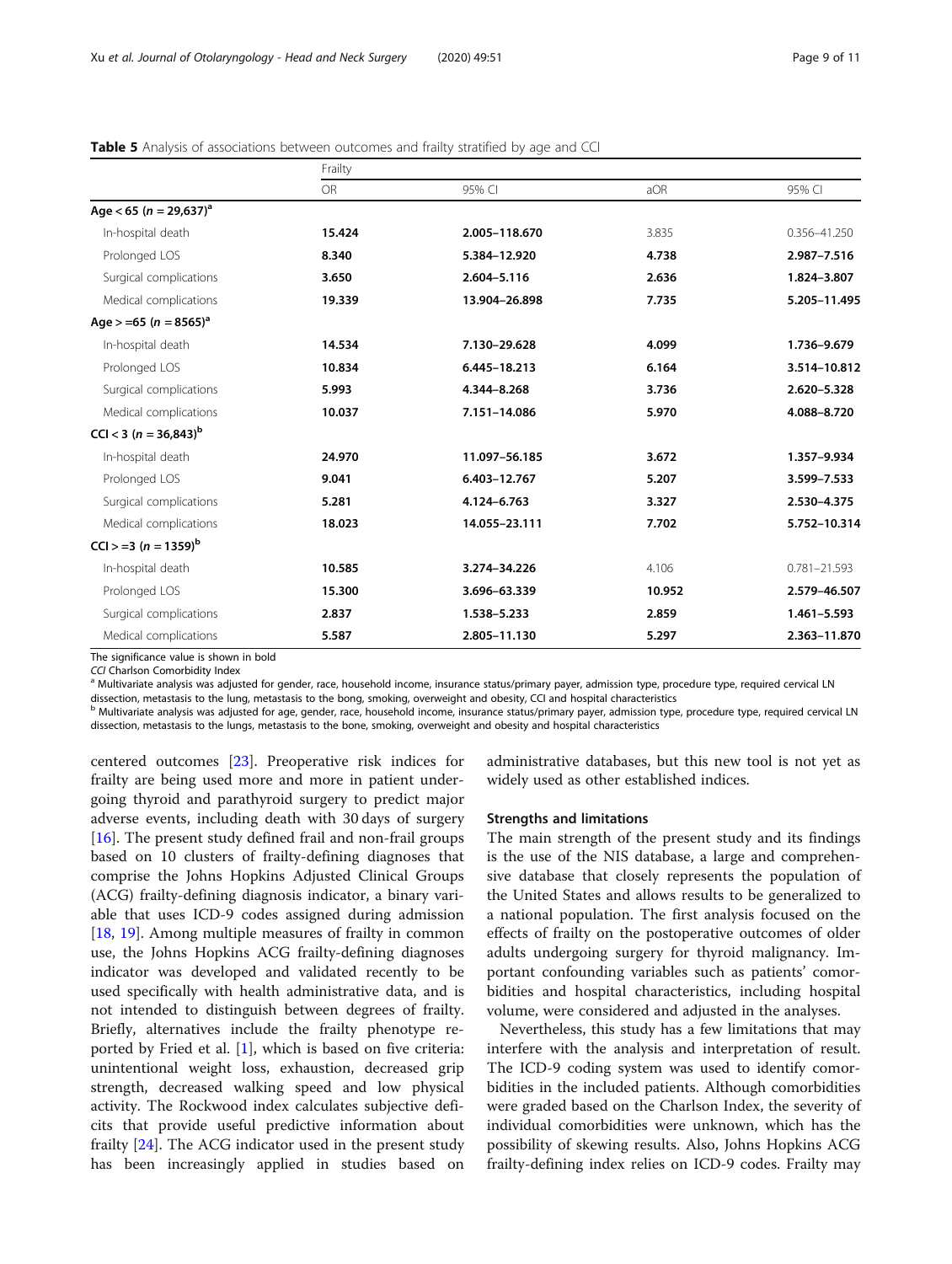<span id="page-9-0"></span>be underestimated due to under-coding of the frailtydefining diagnoses. In addition, the index does not allow for defining degrees of frailty. As noted in previous work with the NIS database, the database lacks information on adjuvant therapy, subtype, grade, and stage of thyroid cancer, which may possibly bias the results. The NIS database lacks patients' follow-up data after discharge, precluding the evaluation of later morbidity and mortality. Certain other confounding variables not collected by the NIS such as operation time may complicate analysis and limit the interpretation of results. Further, other important outcomes such as readmission or quality of life are not available in the database, limiting our evaluation and comparison of patient data.

#### Conclusions

Frailty is associated with an increased risk for adverse inpatient outcomes, including prolonged hospital stay, increased surgical and medical complications and mortality in patients undergoing surgery for thyroid malignancy. These associations are independent of age, comorbidities and hospital volume. The findings of this study may provide valuable information for preoperative risk stratification, which may help surgeons to counsel patients appropriately about the risks of surgery, and could ultimately lead to better treatment decisions and care plans for older adults undergoing surgery for thyroid malignancy.

#### Supplementary information

Supplementary information accompanies this paper at [https://doi.org/10.](https://doi.org/10.1186/s40463-020-00450-5) [1186/s40463-020-00450-5](https://doi.org/10.1186/s40463-020-00450-5).

Additional file 1.

#### Abbreviations

NIS: Nationwide Inpatient Sample; NIH: National Institutes of Health; HCUP: Healthcare Cost and Utilization Project; IRB: Institutional Review Board; ACG: Adjusted Clinical Groups

#### Acknowledgements

None.

#### Authors' contributions

DX: Conception and design; Acquisition of data; Analysis and interpretation of data; Drafting of the manuscript; Final approval of the manuscript. MJF: Conception and design; Acquisition of data; Drafting of the manuscript; Final approval of the manuscript. YL: Conception and design; Critical revision of the manuscript; Final approval of the manuscript. YLS: Conception and design; Critical revision of the manuscript; Final approval of the manuscript. JQZ: Conception and design; Critical revision of the manuscript; Final approval of the manuscript.

#### Funding

None.

#### Availability of data and materials

The datasets used during the current study are available from the corresponding author on reasonable request.

Ethics approval and consent to participate Not applicable.

#### Consent for publication

Not applicable.

#### Competing interests

The authors declare that they have no competing interests.

Received: 28 May 2020 Accepted: 16 July 2020 Published online: 22 July 2020

#### References

- 1. Fried LP, Tangen CM, Walston J, Newman AB, Hirsch C, Gottdiener J, et al. Frailty in older adults: evidence for a phenotype. J Gerontol A Biol Sci Med Sci. 2001;56:M146.
- 2. Makary MA, Segev DL, Pronovost PJ, Syin D, Bandeen-Roche K, Patel P, et al. Frailty as a predictor of surgical outcomes in older patients. J Am Coll Surg. 2010;210:901–8.
- 3. Czobor NR, Lehot JJ, Holndonner-Kirst E, Tully PJ, Gal J, Szekely A, et al. Frailty in patients undergoing vascular surgery: a narrative review of current evidence. Ther Clin Risk Manag. 2019;15:1217–32.
- 4. Kim DH, Kim CA, Placide S, Lipsitz LA, Marcantonio ER. Preoperative frailty assessment and outcomes at 6 months or later in older adults undergoing cardiac surgical procedures: a systematic review. Ann Intern Med. 2016;165: 650–60.
- 5. McIsaac DI, Bryson GL, van Walraven C. Association of Frailty and 1-year postoperative mortality following major elective noncardiac surgery: a population-based cohort study. JAMA Surg. 2016;151:538–45.
- 6. Noor A, Gibb C, Boase S, Hodge JC, Krishnan S, Foreman A. Frailty in geriatric head and neck cancer: a contemporary review. Laryngoscope. 2018;128:E416–24.
- Handforth C, Clegg A, Young C, Simpkins S, Seymour MT, Selby PJ, et al. The prevalence and outcomes of frailty in older cancer patients: a systematic review. Ann Oncol. 2015;26:1091–101.
- 8. Surveillance, Epidemiology and End Results (SEER) data, [http://seer.cancer.](http://seer.cancer.gov/statefacts/htm/thyro.html) [gov/statefacts/htm/thyro.html](http://seer.cancer.gov/statefacts/htm/thyro.html) SEER (Accessed 20 Feb 2020).
- 9. Pellegriti G, Frasca F, Regalbuto C, Squatrito S, Vigneri R. Worldwide increasing incidence of thyroid cancer: update on epidemiology and risk factors. J Cancer Epidemiol. 2013. [https://doi.org/10.1155/2013/965212.](https://doi.org/10.1155/2013/965212)
- 10. Davies L, Welch HG. Current thyroid cancer trends in the United States. JAMA Otolaryngol Head Neck Surg. 2014;140:317–22.
- 11. Joseph KR, Edirimanne S, Eslick GD. Thyroidectomy for thyroid cancer in the elderly: a meta-analysis. Eur J Surg Oncol. 2019;45:310–7.
- 12. Boltz MM, Hollenbeak CS, Schaefer E, Goldenberg D, Saunders BD. Attributable costs of differentiated thyroid cancer in the elderly Medicare population. Surgery. 2013;154:e1363–9.
- 13. Tuggle CT, Park LS, Roman S, Udelsman R, Sosa JA. Rehospitalization among elderly patients with thyroid cancer after thyroidectomy are prevalent and costly. Ann Surg Oncol. 2010;17:2816–23.
- 14. Finnerty BM, Gray KD, Ullmann TM, Zarnegar R, Fahey TJ 3rd, Beninato T. Frailty is more predictive than age for complications after thyroidectomy for multinodular goiter. World J Surg. 2020. [https://doi.org/10.1007/s00268-020-](https://doi.org/10.1007/s00268-020-05422-4) [05422-4](https://doi.org/10.1007/s00268-020-05422-4).
- 15. Seib CD, Rochefort H, Chomsky-Higgins K, Gosnell JE, Suh I, Shen WT, et al. Association of Patient Frailty with increased morbidity after common ambulatory general surgery operations. JAMA Surg. 2018;153:160–8.
- 16. Mascarella MA, Milad D, Richardson K, Mlynarek A, Payne RJ, Forest VI, et al. Preoperative risk index among patients undergoing thyroid or parathyroid surgery. JAMA Otolaryngol Head Neck Surg. 2019. [https://doi.org/10.1001/](https://doi.org/10.1001/jamaoto.2019.2413) [jamaoto.2019.2413.](https://doi.org/10.1001/jamaoto.2019.2413)
- 17. NIS Description of Data Elements. Healthcare cost and utilization project (HCUP). Rockville: Agency for Healthcare Research and Quality; 2017. Available at: [https://www.hcup-us.ahrq.gov/db/nation/nis/nisdde.jsp.](https://www.hcup-us.ahrq.gov/db/nation/nis/nisdde.jsp)
- 18. The Johns Hopkins University. ACG system: version 11.0 technical reference guide. Baltimore: The Johns Hopkins University; 2015.
- 19. Nieman CL, Pitman KT, Tufaro AP, Eisele DW, Frick KD, Gourin CG. The effect of frailty on short-term outcomes after head and neck cancer surgery. Laryngoscope. 2018;128:102–10.